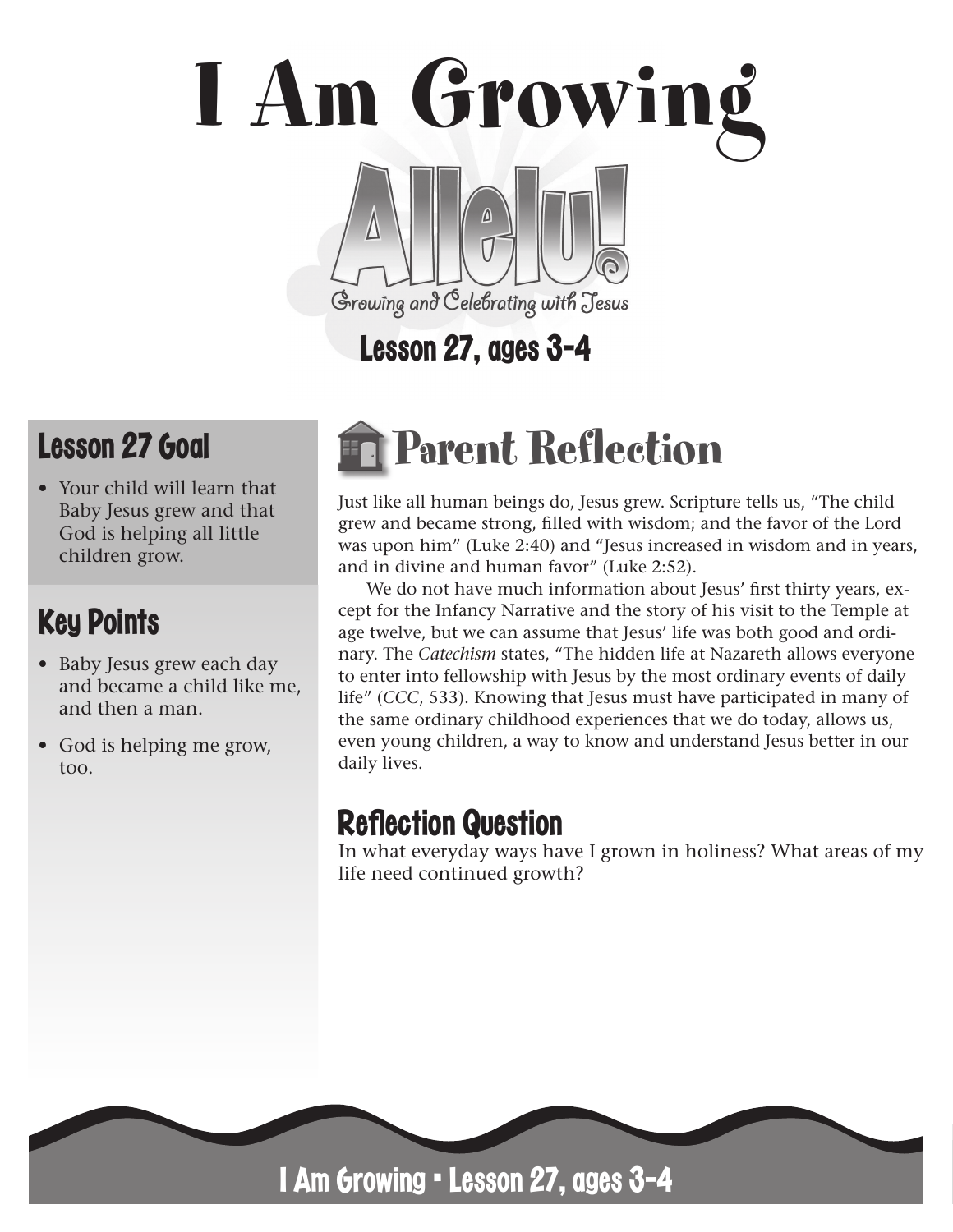#### Lesson Preparation

Before inviting your child to sit with you for lesson time, prepare all materials.

#### **Materials**

- ❏ Family Activity Sheet
- ❏ crayons or colored pencils
- ❏ for role-playing: baby items, such as bottle, rattle, blanket, shoes, socks, diaper, and adult "professional" items, such as briefcase,

#### **Gathering**

Create a prayerful space. You might place a candle on the table, or set a cross in front of you. Invite your child to join you in quietly preparing for prayer.

#### **Begin in prayer:**

Make the Sign of the Cross together or bless your child by tracing a cross on his or her forehead: "In the name of the Father, and of the Son, and of the Holy Spirit. Amen."

Pray together: *"Dear Jesus, show us the way to your Heavenly Father. We praise you and we love you. Amen."*

#### **Discovering**

**Jesus Grew.** Turn to the first page of the Activity Sheet and read about Jesus as a child.

Ask your child, "How are you like Jesus?"

Turn to the second page of the Activity Sheet. Ask your child the "Ask Me!" questions and review the answers.

#### **Exploring**

Use the following activities to enrich your child's understanding of the lesson and of our Catholic faith.

**1. How Am I Like Jesus?** Turn to the drawing in the main activity of the Activity Sheet (center doctor bag, badge, scientific tools

❏ Lesson 27 Activity Master – Saint Page (included with this lesson)

(Keep the saint page from each lesson to gather together a Communion of Saints Book created by your child.)

pages) and invite your child to describe what he or she sees. Give your child a crayon or colored pencil. Explain the activity to your child and have him or her complete it.

**2. Life Stages Dramatic Play.** Have your child use the role-playing items to demonstrate different activities that he or she did as a baby, now as a preschooler, and what he or she might do as an adult. Discuss how God had a plan for Jesus and was with him as he grew. God is with each one of us as we grow and can do anything with God in our lives.

**3. The Communion of Saints: Saint Phi-**

**lomena.** Show your child the picture of Saint Philomena on the Family Activity page and read about her. Then read more about Saint Philomena to your child (see page 3).

Ask your child, "Sometimes it is hard for a child to make decisions. Who do you know that can help you understand what God wants for you?"

Have your child write and draw about Saint Philomena using the Lesson 27 Activity Master.

#### Sending

**Pray with your child.** Begin by making the Sign of the Cross together, or bless your child by tracing a cross on his or her forehead. Pray aloud with your child:

*"Dear God, thank you for helping us grow and learn to do new things. Help us to be healthy and strong. Amen."*

I Am Growing • Lesson 27, ages 3-4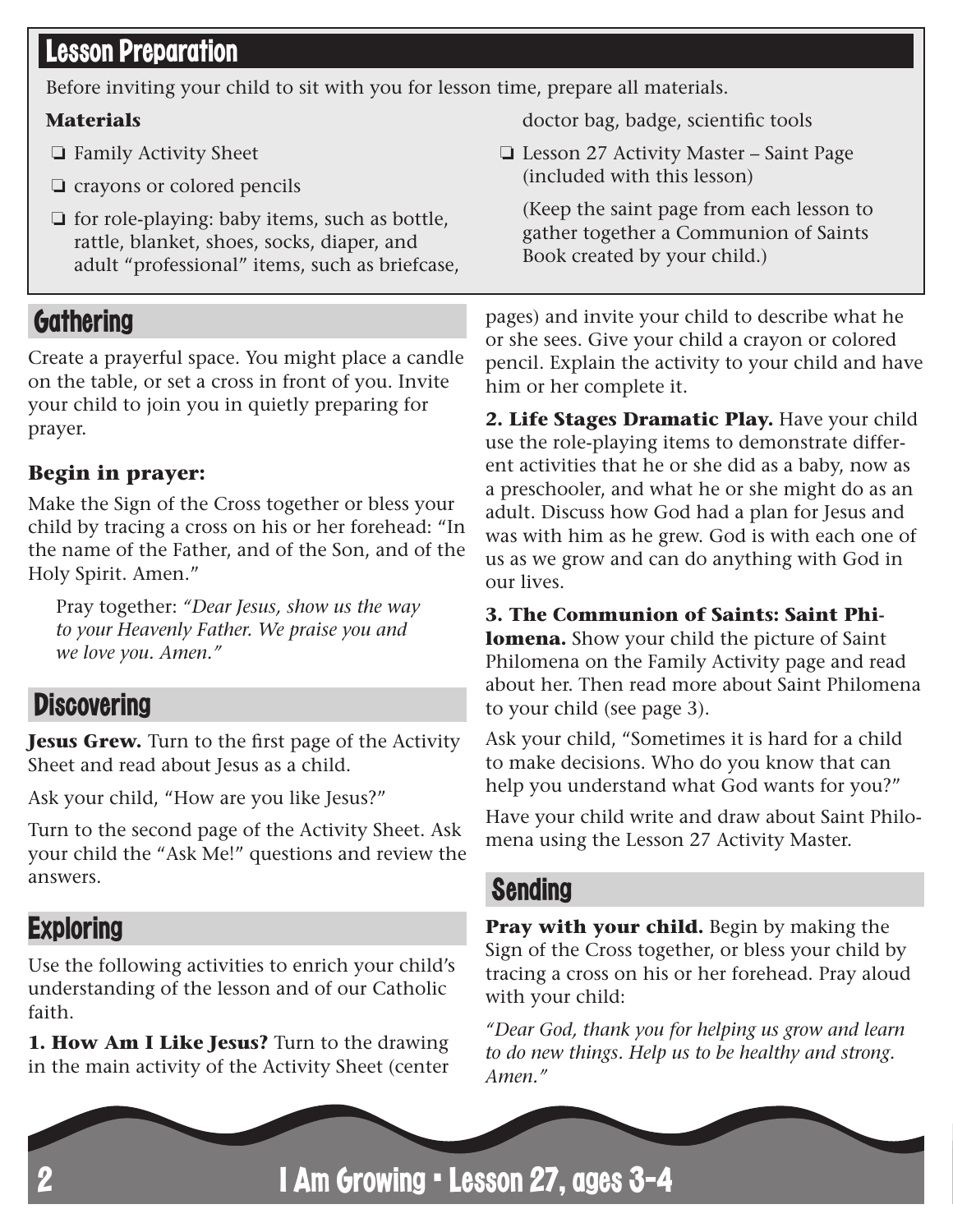#### Saint Philomena

#### **Hope Waits**

Philomena was a beautiful young princess who loved Jesus. An emperor, who is like a king, wanted to marry her, but Philomena did not want to marry him. She wanted to stay unmarried and devote her life to Jesus. This was hard for the emperor to understand. It made him angry. It made him try to scare Philomena so that she would agree to marry him. But Philomena would not change her mind.

Philomena died at a young age. Her friends

tried to tell the story of her life by drawing pictures and writing words on stone tiles. These tiles were not found for over a thousand years. After they were found, people who saw and touched them began to experience miracles. Philomena was helping them to get better after they were sick. She had waited all those years to share her story. And she wanted to help people know that she was happy in Heaven.